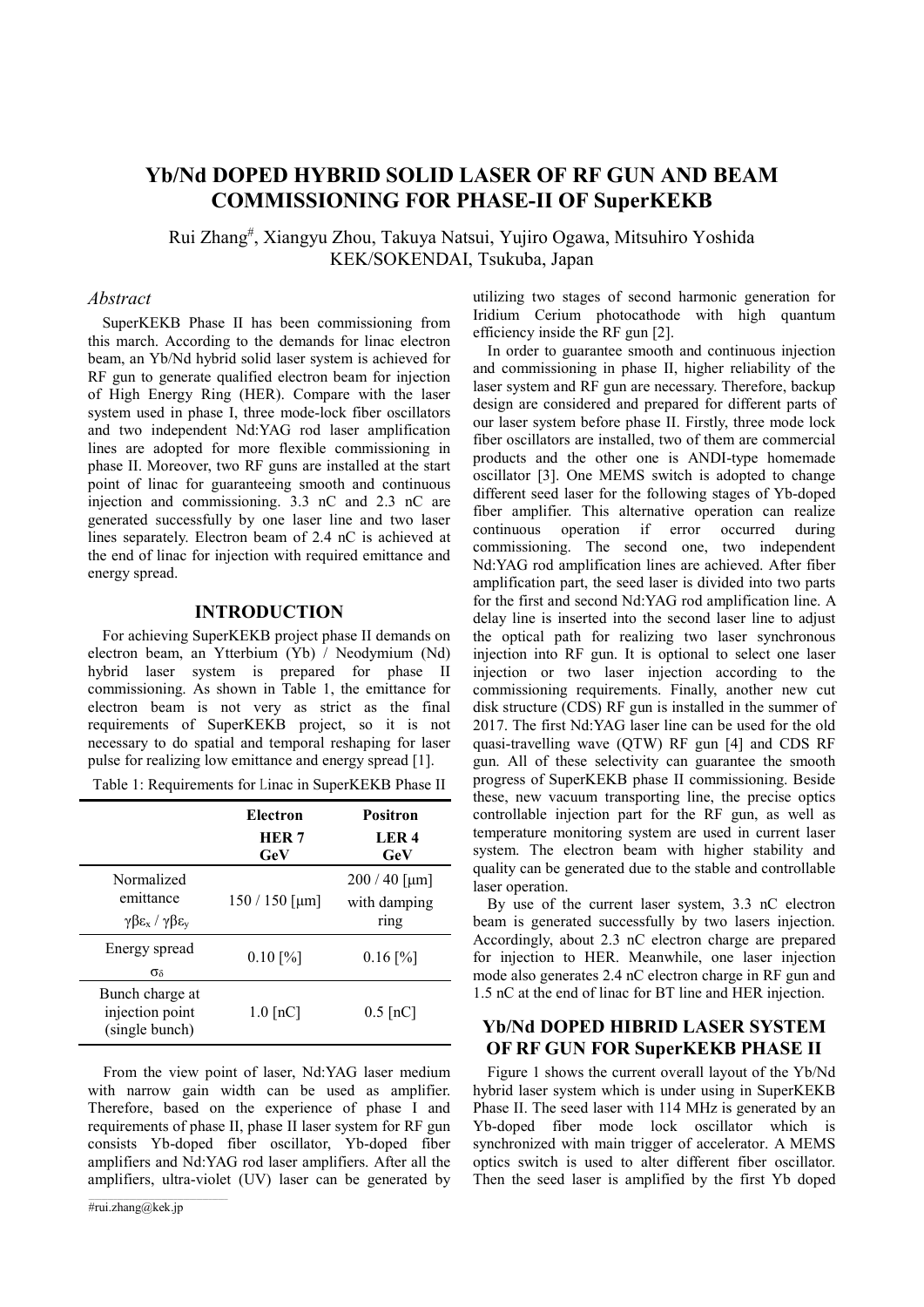

Figure1: The overall layout of current Yb/Nd hybrid laser system for SuperKEKB phase II commissioning.

single mode fiber amplifier (SMF Amp). A transmission grating stretcher is used to select the proper wavelength. Then, the seed laser is amplified by one stage of semiconductor optical amplifier (SOA) and two stages of SMF Amp. After the SOA, the repetition rate of seed laser is reduced to 10.38 MHz from 114 MHz. An electricoptical module (EO) is adopted as a pulse picker to reduce the repetition rate into 25 Hz (1-25 Hz available). At the end of the fiber part, a polarizer is adopted to divided the seed into two equal parts, one is for the first Nd:YAG rod amplification line which has 4 stages amplifier, the other one is for the second line with 5 stages amplifier. To realize two laser synchronous injection for RF gun, a delay line is added in the second line to change the optical path. After this part, two laser beams are converged by a polarizer and transported to RF gun box by one transporting line. Inside the RF gun box, the laser beams are separated again and converted into ultra-violet laser for the photocathode. The details are introduced in the following parts.

#### Fiber Part of Current Hybrid Laser System

As mentioned above, three oscillators are installed in our laser system. All of them are mode lock fiber oscillators that can generate serval hundreds femtoseconds laser pulse with 114 MHz. The first oscillator is homemade ANDI type 1064 nm Yb-doped fiber mode lock laser. It is almost the same as the one which is used in phase I commissioning [3]. The second oscillator is commercial 1064 nm mode lock laser, it has stable output and compact size. The third one is a commercial 1030 nm mode lock laser. In order to generate 1064 nm seed for the following Nd:YAG rod amplifier, self-phase modulation (SPM) is adopted to generate the 1064 nm components. The generated spectrum with 1064 nm components (blue line) after the band pass filter whose central wavelength is 1047 nm.

One MEMS switch is used to select the seed laser. After this switch, the seed laser is amplified by one Yb SMF Amp, as shown in the fiber part of Figure 1. One grating stretcher is followed to serve as wavelength selector for picking up the seed laser centred at 1064 nm with FWHM 0.5 nm. Then, the seed is injected into the SOA part to for amplification. At the same time, the SOA is act as a pulse picker to change the repetition rate of the seed laser into 10.38 MHz. After this, the second stage of Yb SMF Amp is used. During the amplification, amplification of spontaneous emission (ASE) appeared. In order to get rid

of it, another grating pair is adopted before the third Yb SMF Amp. At the end of fiber part, an EO module is inserted in to change the repetition rate in to the proper one (1-25 Hz) which is according to the accelerator.

### Nd:YAG Rod Laser Amplification Part and New Transporting Line

By use of a polarizer, the seed laser from the fiber part can be divided into two equal parts with different polarization. For guaranteeing smooth and continuous injection and commissioning in phase II, two Nd:YAG amplification lines are built, the structure is shown in Figure 2. After amplification and second harmonic generated separately, two green lasers are combined together and sent to the RF gun optics box to generate UV laser for photocathode.



Figure 2: Structure of the Nd:YAG rod laser amplification part of current laser system.

Nd:YAG rod laser modules with 2 mm diameter are used in the first and second stages of the first and second line. Vertical cavity surface emitting laser (VCSEL) pumped commercial modules are selected because they has high gain, long life time and stable operation. Before the third amplification stage, a Pockels cell pulse picker is used to set single bunch mode or double bunch mode. After the Pockels cell, the seed laser is amplified by the third and fourth stages by using of Ф4 mm modules. Different from the first line, an additional firth stage  $( \Phi 8)$ mm) is built in the second line to generate higher pulse energy for RF gun by only one laser line.

BBO crystals are applied to generate green laser for two laser lines. For the first laser line, about 2.8 mJ green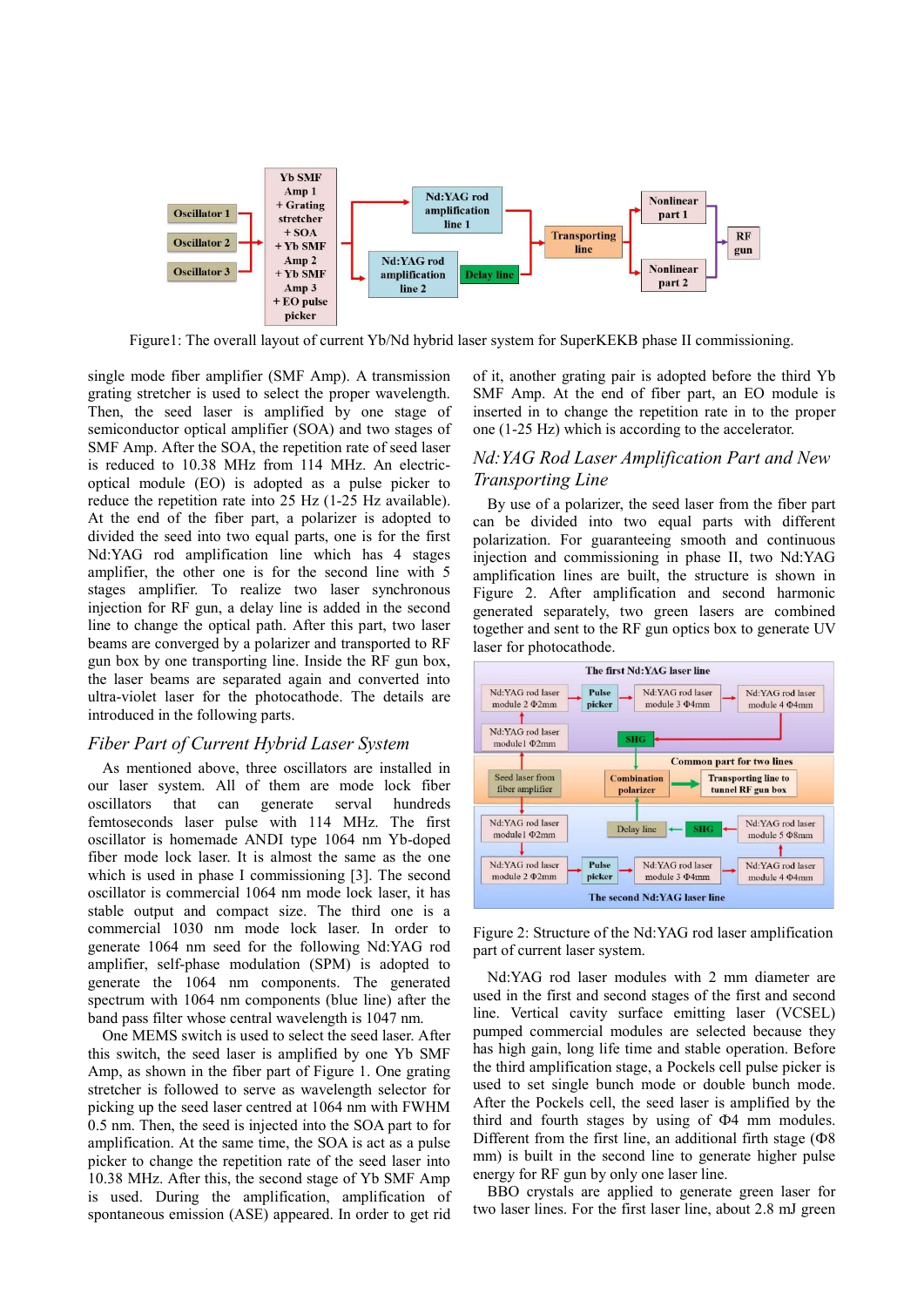laser is achieved. On the other hand, 4.0 mJ is generated in the second one. Aim to realize two laser beams synchronous injection in RF gun, a delay line is built in the second laser line, as shown in Figure 3. A roof mirror is placed on a step motor stage to adjust the optical path. By checking the laser phase and accelerator RF phase, adjustment of optical path can be done by the remote control system.



 $\bullet$  Laser with vertical polarization,  $\updownarrow$  laser with horizontal polarization.



One polarizer is used to combine the first and second laser together for transporting line from the ground laser hut to tunnel RF gun box. According to the phase I operation experience, vacuum tube transporting line is built to isolate the air turbulence, which can introduce instability of the electron beam. At the exit of transporting line, another polarizer is placed to divide the two laser beams again for generating UV lasers separately and injecting into RF gun from different window.

#### Optics System Inside RF Gun Box

After dividing by the polarizer, the two green lasers pass though the BBO crystals to generate the UV lasers for RF gun. 450 μJ and 700 μJ are achieved by the first and second laser for photocathode.

Compared to the optics system inside RF box, a lot of improvements has been made for more efficient laser injection into RF gun. Firstly, we installed 16 remote control actuators for laser fine adjustment by fully remote control. They can be used to adjustment the telescope systems, angles of the BBO crystals, the rotation of wave plates, UV laser horizontal and vertical positions, as well as the rotation angel of the mirrors before RF gun injection windows. Thanks to this, we can get the best condition to generate highest electron charge during RF gun study. Secondly, a beam profile monitor and laser energy meter are set in the first laser line to check the laser status. All the real-time data can be confirmed on internet. The third, one remote controlled flip mirror is placed in the first laser line for changing the transmission direction to the 90 degree CDS RF gun. Two lasers inject into RF from two opposite windows and impinge into photocathode with 60° degree.

### RF GUN STUDY FOR SUPERKEKB PHASE II COMMISSIONING

 SuperKEKB phase II commissioning has been being done from this march. In order to generate qualified

electron beam by RF gun, the laser beam and RF gun study has been done. The laser beam monitoring system are also used to check the long term reliability.

By use of current laser system, 3.3 nC electron beam is generated successfully by use of two laser beams injection. The orbit and electron charge diagrams are shown in Figure 4. Accordingly, about 2.3 nC electron charge is prepared for injection to HER. Meanwhile, one laser injection mode also generates 2.4 nC electron charge in RF gun and 1.5 nC at the end of linac for BT line and HER injection.



Figure 4: Orbit and electron charge diagrams under two laser beams injection mode at 5 Hz.

The emittance of electron beam generated by RF gun is also measured at linac sector 5 by wire scan method. We can see the horizontal and vertical emittance are 50 μm and 50 μm respectively. Both of them fulfil the requirements of phase II for electron beam.

#### **CONCLUSION**

An Yb/Nd hybrid laser system is built to generated qualified electron beam for SuperKEKB phase II commissioning. A lot of improvements have been done to increase the electron charge and decrease the emittance, as well as enhance the long term reliability of laser system.

To guarantee smooth and continuous injection and commissioning in phase II, three mode lock laser oscillator are installed. We also achieve two laser beam line for RF gun. One laser beam injection mode and two laser beams injection mode can be selected flexibly. Meanwhile, another new RF gun is installed at linac A1 section. Beside these, remote control adjustment parts for laser system are adopted to realize high efficiency of electron charge generation.

By use of current laser system, 3.3 nC electron beam is generated successfully by using of two laser beams injection mode. And about 2.3 nC electron charge is prepared for injection to HER for SuperKEKB phase II commissioning. One laser injection mode also generates 2.4 nC electron charge in RF gun and 1.5 nC at the end of linac for BT line and HER injection.